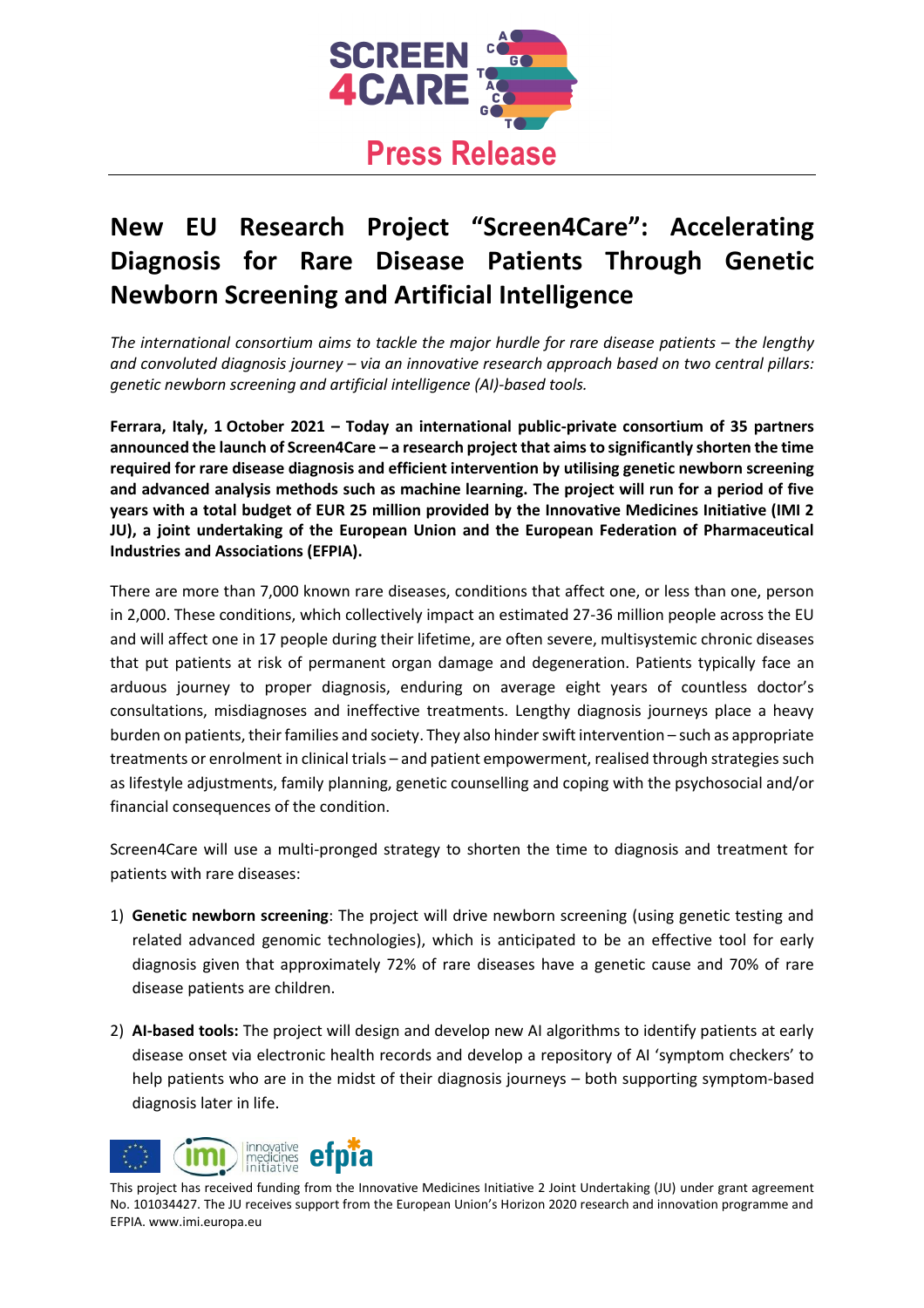

"Screen4Care has the potential to help patients benefit from precision diagnostics that lead to better care, meaningful hospital visits and a better overall quality of life – and to help strengthen healthcare systems through novel diagnostic tools and a resource-efficient technological infrastructure", said Alessandra Ferlini, Associate Professor of the Department of Medical Sciences, and Head of the Medical Genetics Unit at the University of Ferrara, Italy, and Scientific Coordinator of the project. "Of particular importance to the project is the active involvement of stakeholders to help shape the design and decisions for value-based healthcare."

"Because of the nature of their conditions, rare disease patients and their families commonly experience delays to diagnosis, which can lead to serious consequences for their health as well as their ability to plan for their future", said Nicolas Garnier, Doctor in Experimental Medicine, Director of Patient Advocacy, Rare Disease Global Product Development at Pfizer, and Project Lead on behalf of EFPIA. "We therefore challenged ourselves to address this most pressing issue: accelerating patients' path to diagnosis."

# **Building a digital infrastructure to foster exchange among physicians, patients, relatives and caretakers**

In addition to its goal of developing the core early-diagnosis system, Screen4Care aims to establish a digital infrastructure and ecosystem to engage patients, parents of newborns and caregivers as equal decision-makers in the diagnosis process. The ecosystem will provide an open innovation platform, which allows for continuous data collection and information exchange, aiding the development of next-generation diagnostics and enabling physicians, patients and relatives to make informed decisions at an earlier stage. Screen4Care proposes that this will contribute to minimised disease progression, improved patient health and quality of life and an optimised use of healthcare resources.

The Screen4Care team comprises 21 academic partners led by the University of Ferrara, nine industrial project partners led by Pfizer, and four small and medium-sized enterprises. It brings together experts in genetics, bioinformatics, data management and standards, imaging for phenotyping, ethics and health preference research, decision-analytic modelling, and cybersecurity. Furthermore, the consortium is complemented by EURORDIS, representing rare disease patients in Europe to promote robust dialogue and ensure the needs and preferences of the rare disease community guide progression of the project. "Screen4Care is dedicated to giving everybody representation at the table", explained Dr Garnier. "The project's focus on equity sets it apart, and it is a unique opportunity to effect meaningful, longstanding change for the diverse rare disease community."

**\*\*\***

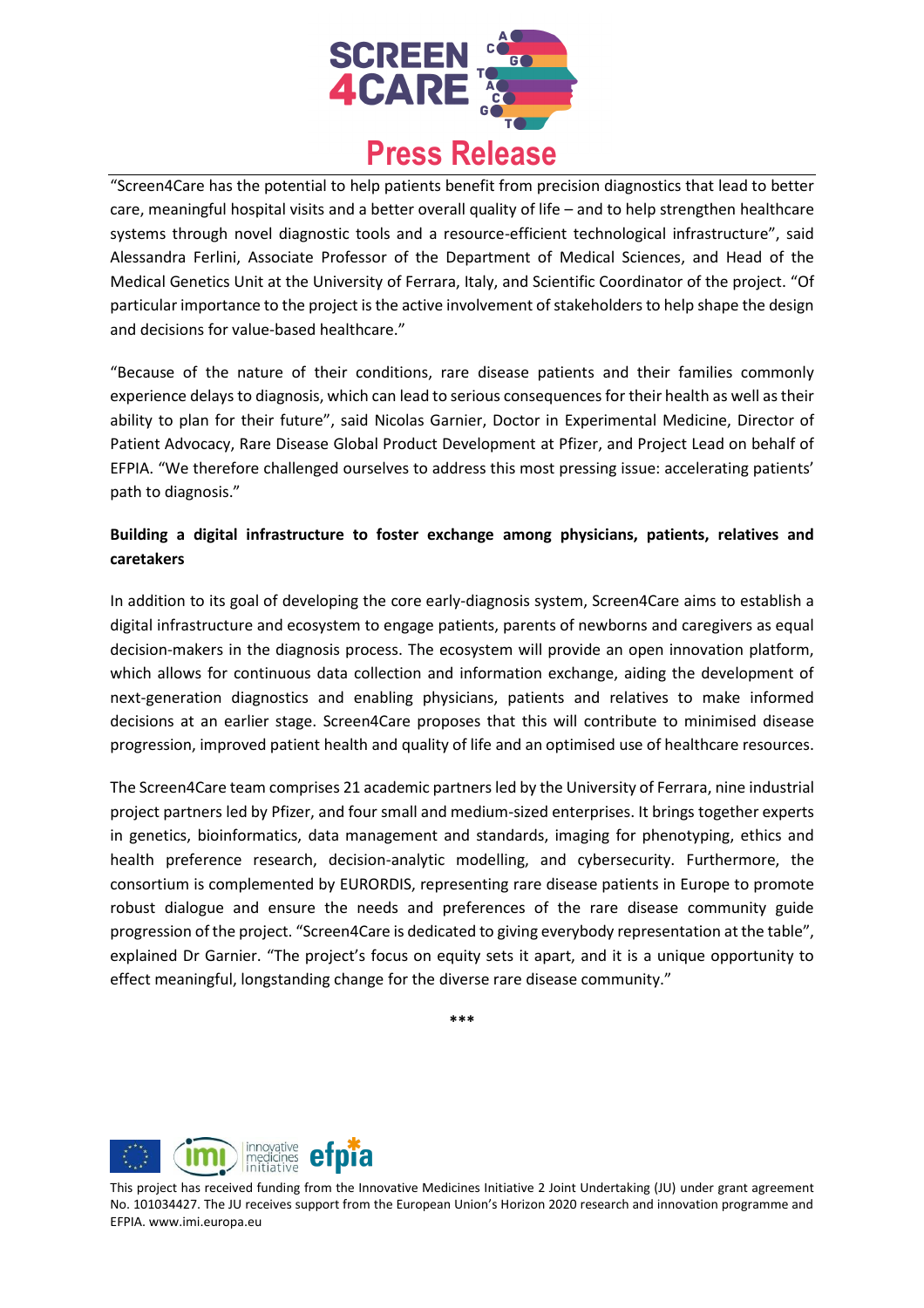

#### **Project Key Facts**

*Full Name:* Screen4Care – *Shortening the path to rare disease diagnosis by using newborn genetic screening and digital technologies Start Date*: 1 October 2021 *Duration:* 5 years *Budget:* 25 Mio € *Coordinator:* University of Ferrara, Italy *Project Lead:* Pfizer Ltd, UK *Website: [www.screen4care.eu](http://www.screen4care.eu/) Social Media: [LinkedIn](https://www.linkedin.com/company/screen4care) | [Twitter](https://twitter.com/Screen4Care)*

## **Project Partners**

#### **Austria**

Ludwig Boltzmann Gesellschaft GmbH Research Institute AG & Co KG SBA Research gemeinnützige GmbH

#### **Bulgaria**

Bulgarian Association for Personalized Medicine Bulgarian Association for the Promotion of Education and Science

## **Czech Republic** University Karlova- 2nd Faculty of Medicine and Motol University Hospital

#### **Denmark**

Copenhagen Business School FindZebra ApS Novo Nordisk A/S Syddansk University

#### **France**

Eurordis-Rare Diseases Europe Lysogene S.A. Sanofi-Genzyme

#### **Germany**

Charité - Universitätsmedizin Berlin Eurice - European Research and Project Office Gmbh Max-Planck-Gesellschaft zur Förderung der Wissenschaften e.V. Universitätsmedizin Göttingen – Georg-August-Universität Göttingen University Hospital Bonn University Hospital Erlangen

#### **Ireland**

University College Dublin, National University of Ireland (Inclusive Design Research Centre-SMARTlab)